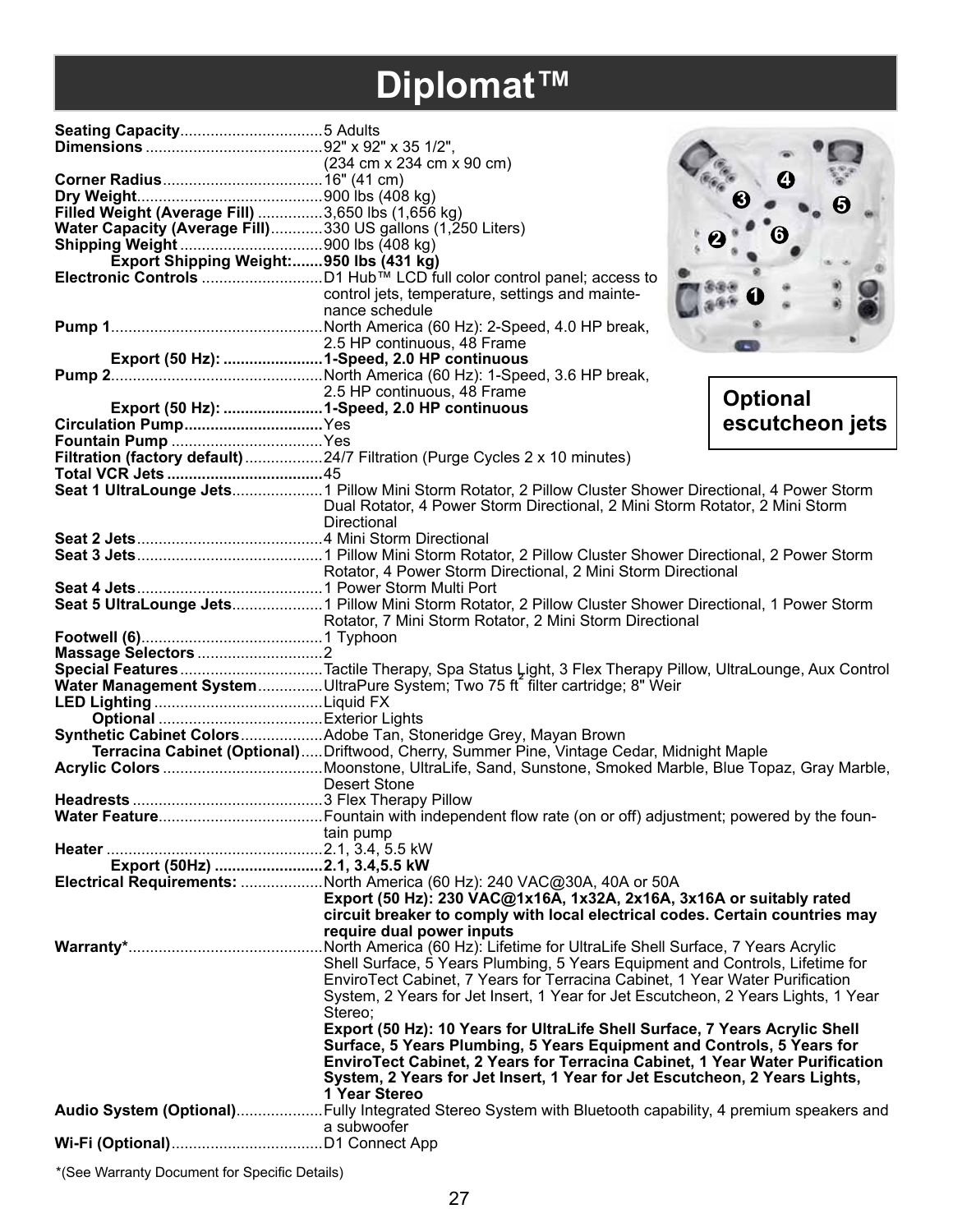## **Diplomat**

#### **Massage Selector Diagram**



Spa Operation Subject to Change without Notice

#### **Seat Depths**

**1 = 24.00" (60.96 cm)** Listed dimensions represent distance from top of acrylic to lowest point in seat. **Tolerance ± 0.5" (1.27 cm).**



**2 = 20.00" (50.80 cm) 3 = 29.00" (73.66 cm)**

- **4 = 24.00" (60.96 cm)**
- **5 = 24.00" (60.96 cm)**
- **6 = 31.00" (78.74 cm) 1**

Dimensions/Specifications are Subject to Change Without Notice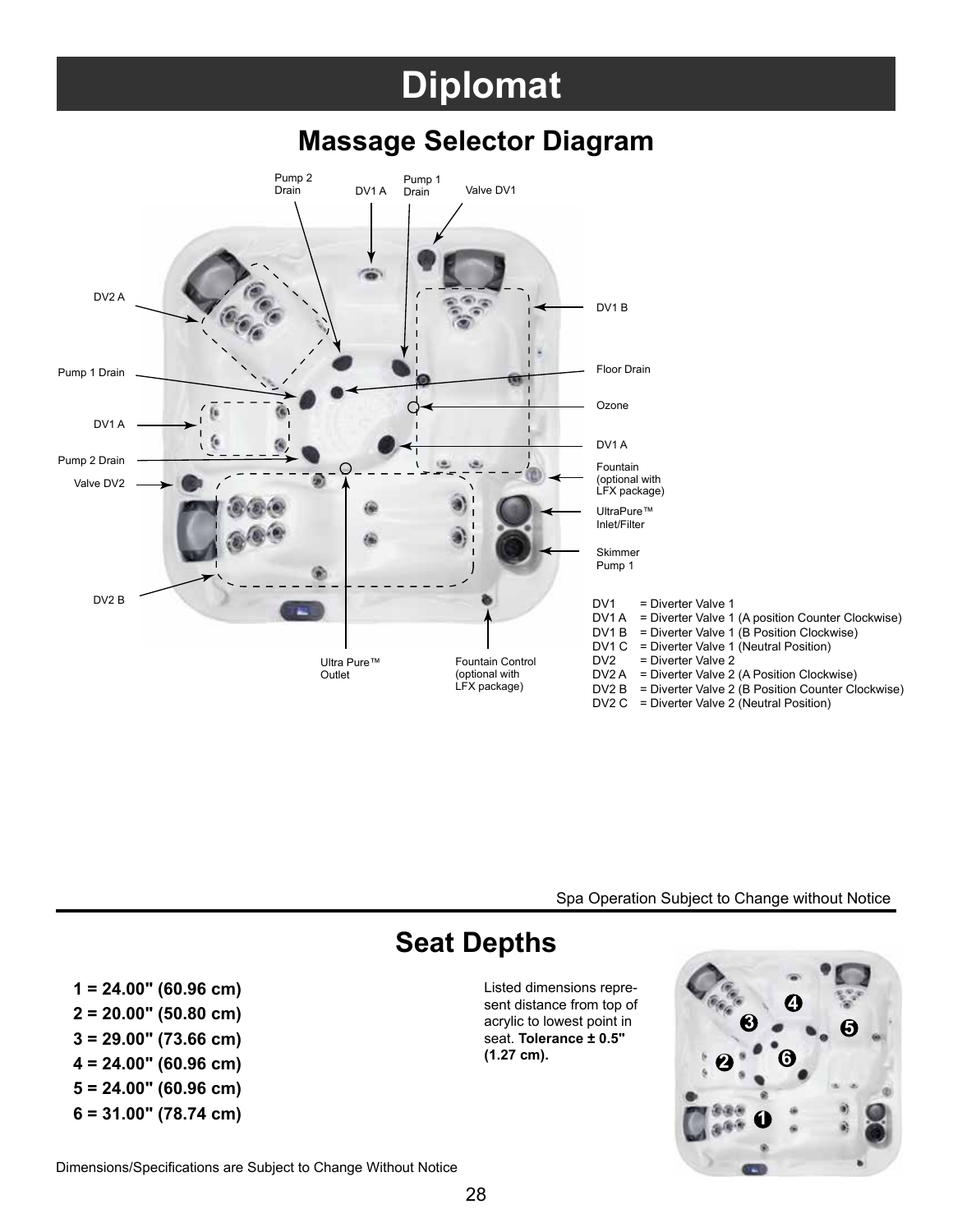## **Diplomat**

### **Jet Designation**



#### **45 Total Jets**



**Total Jets**